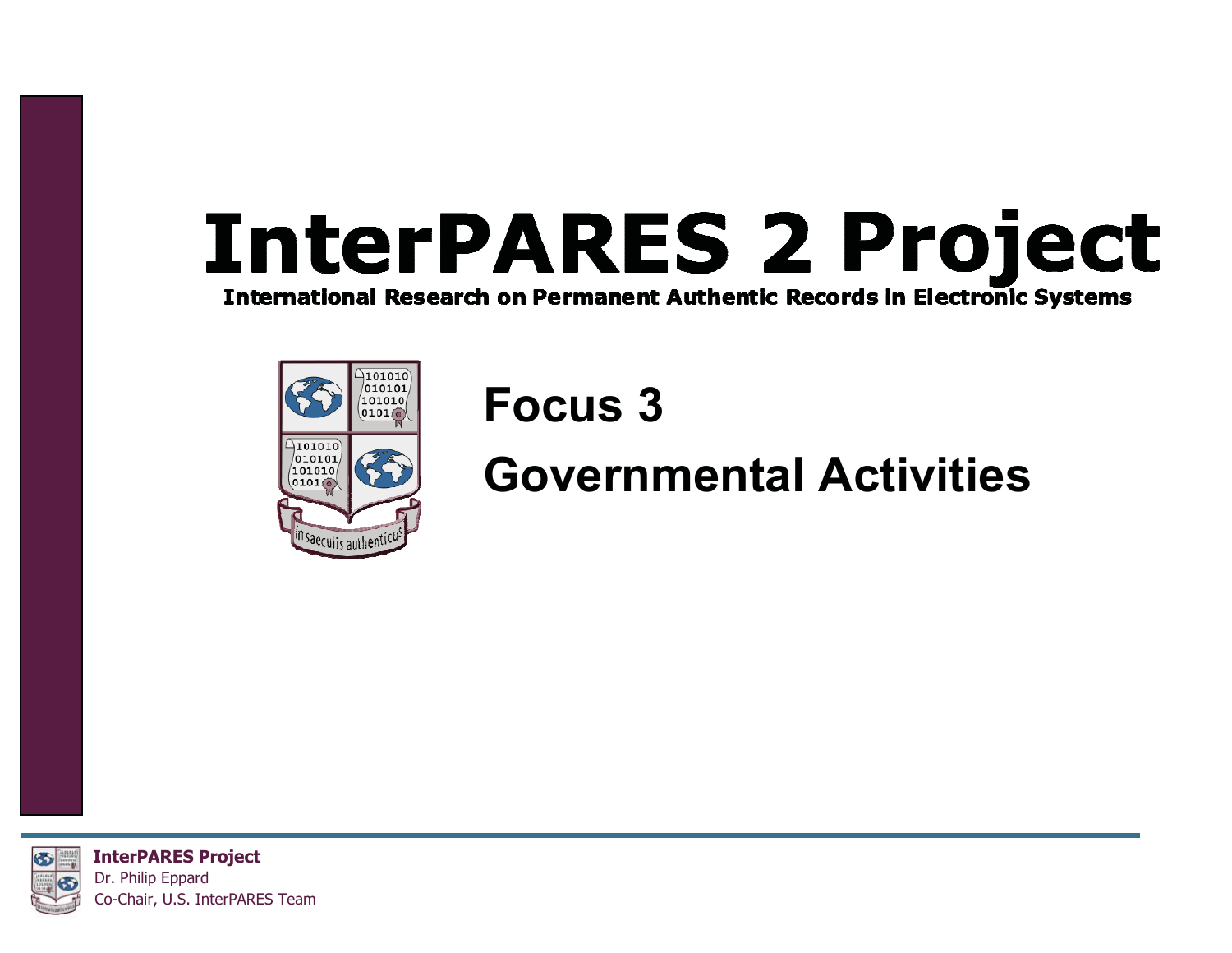#### Focus 3 Objectives

- To support the overall research objectives of InterPARES
- To carry out case studies of new interactive, dynamic, and experiential systems as they are being used in the electronic delivery of government services to citizens
- To carry out general studies of e-government practices and policies, as necessary

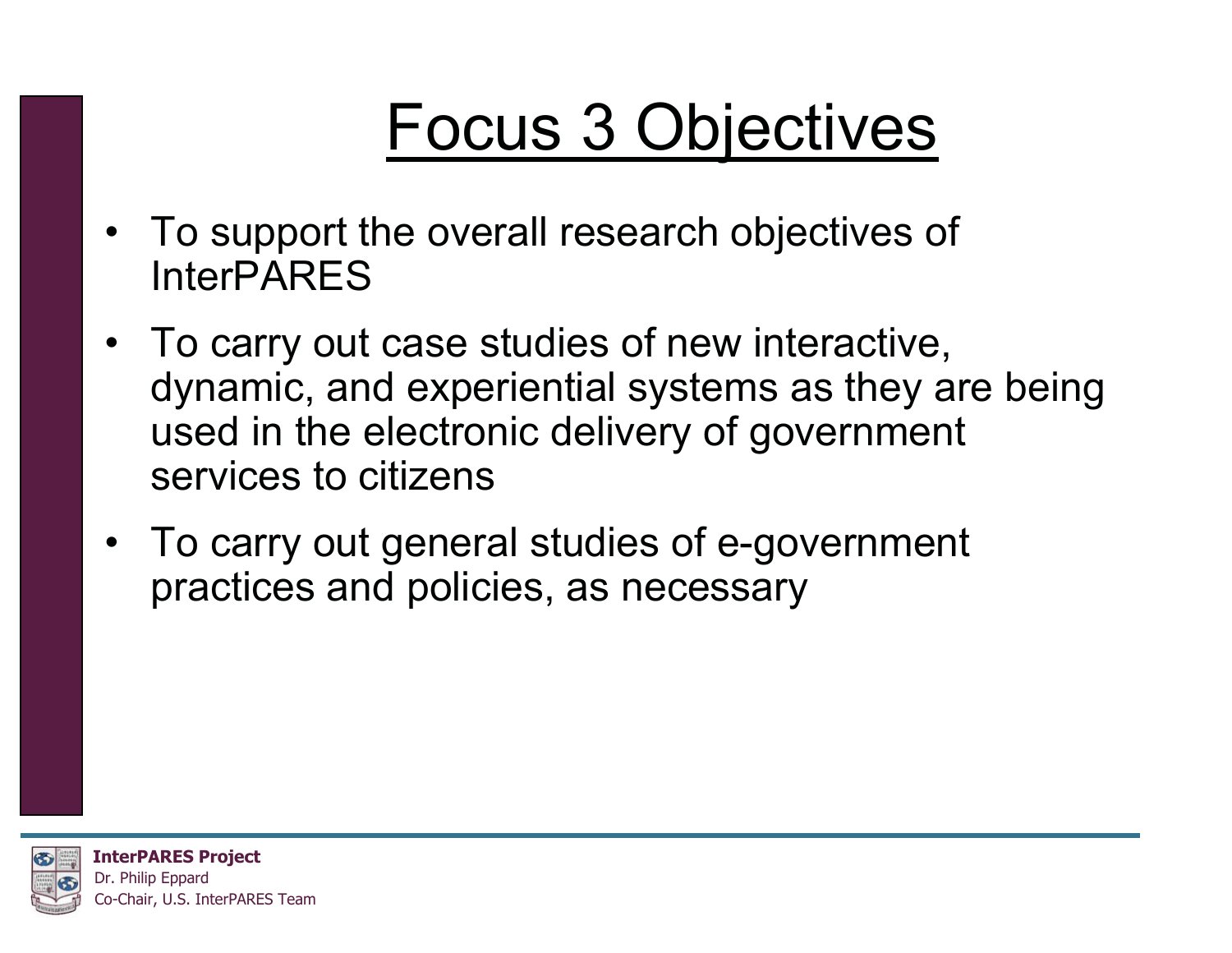#### Focus 3 Objectives (cont.)

- To analyze how the concepts of authenticity, accuracy, and reliability are viewed from the perspective of e-government
- To collaborate with cross-domain research teams in testing and refining their findings



**InterPARES Project** Dr. Philip Eppard o-Chair, U.S. InterPARES Team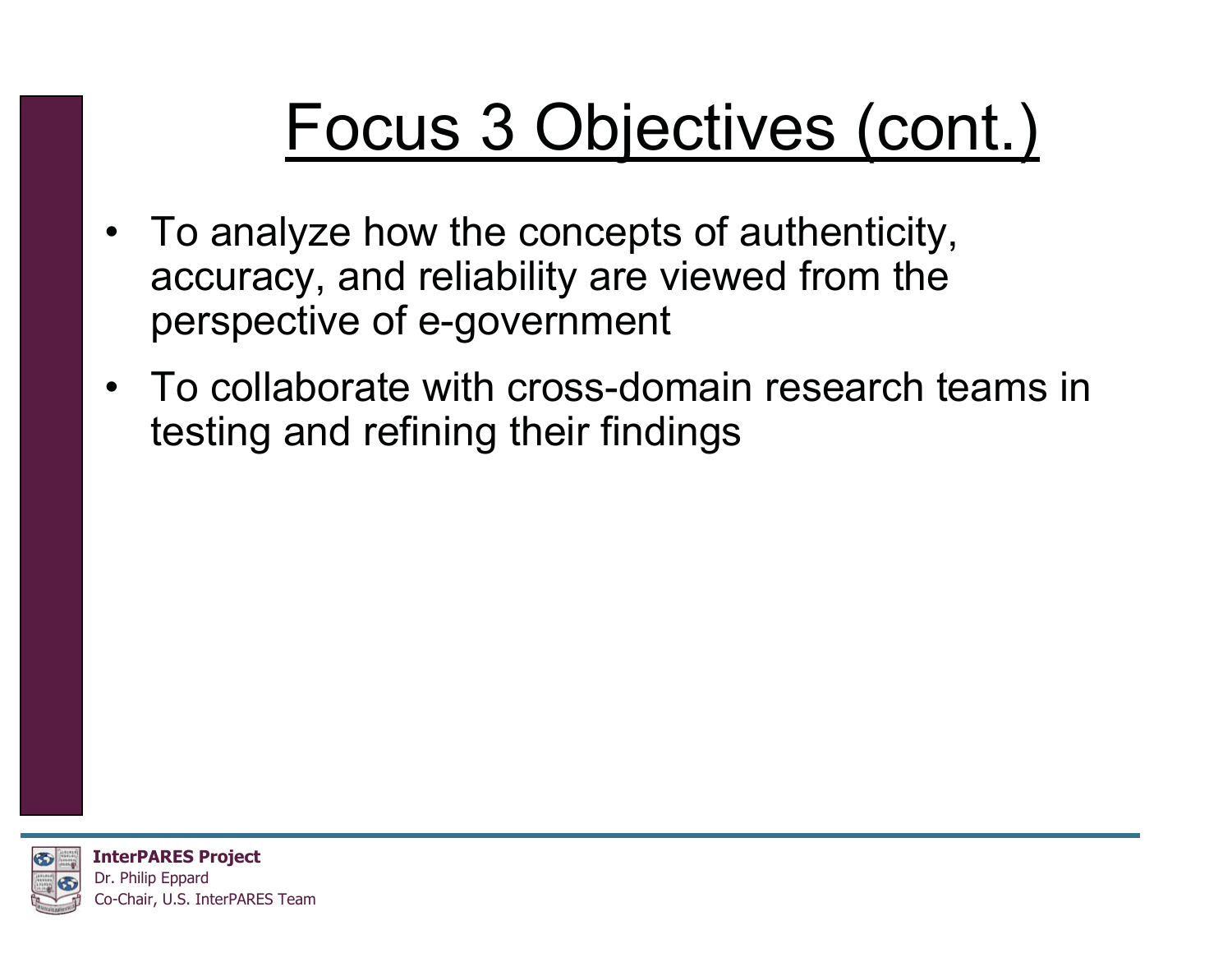### Definition of e-government

- Delivery of government information and services online through the Internet or other digital means.
- $\bullet$ Includes cooperation among governments
- Involves IP networking, WWW technologies and standard browsers for flexible access to information and interactive services

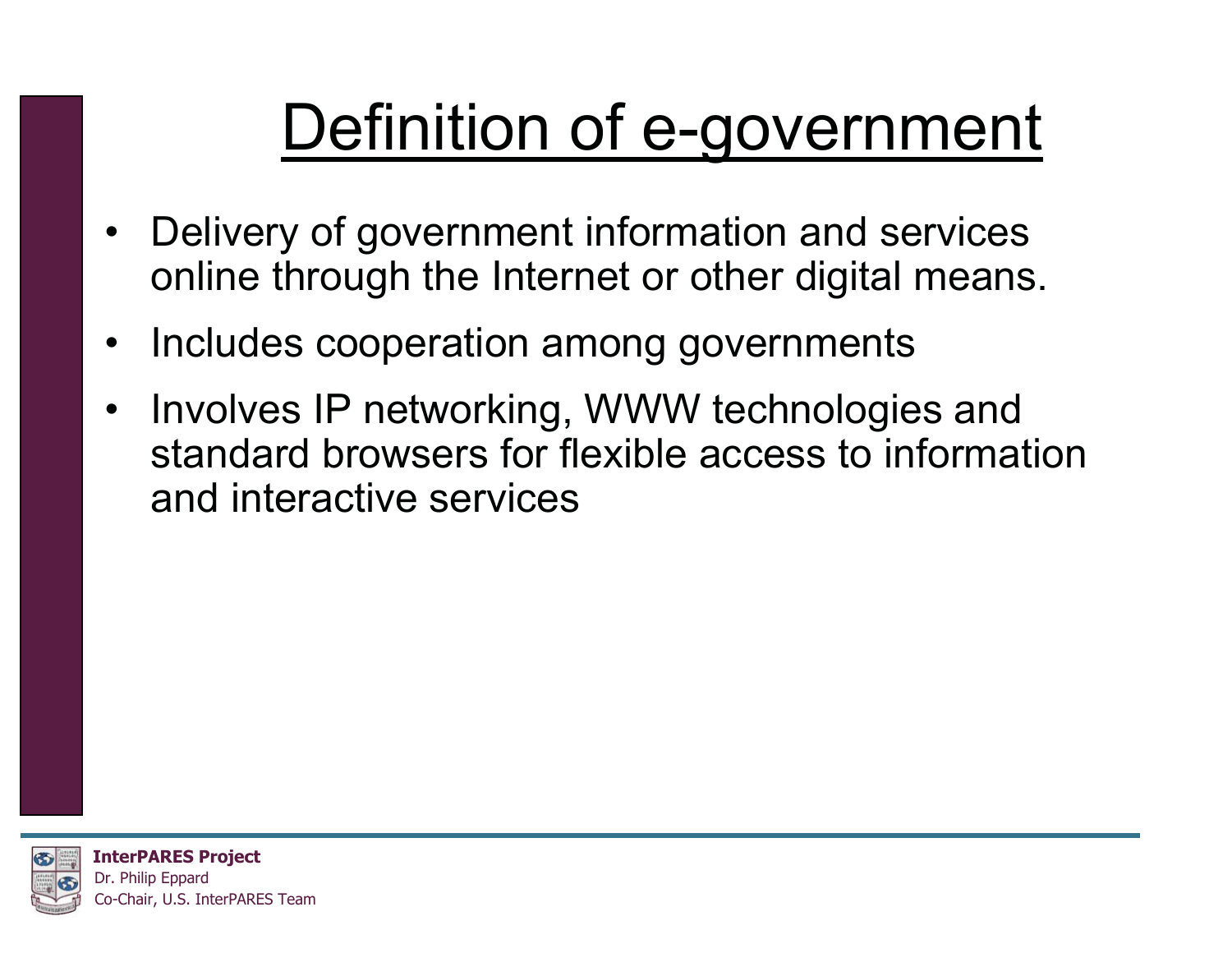#### Focus 3 Activities

- •Case Studies
- •General Studies
- $\bullet$ Bibliographies and Literature Review
- $\bullet$ Conceptual Analysis

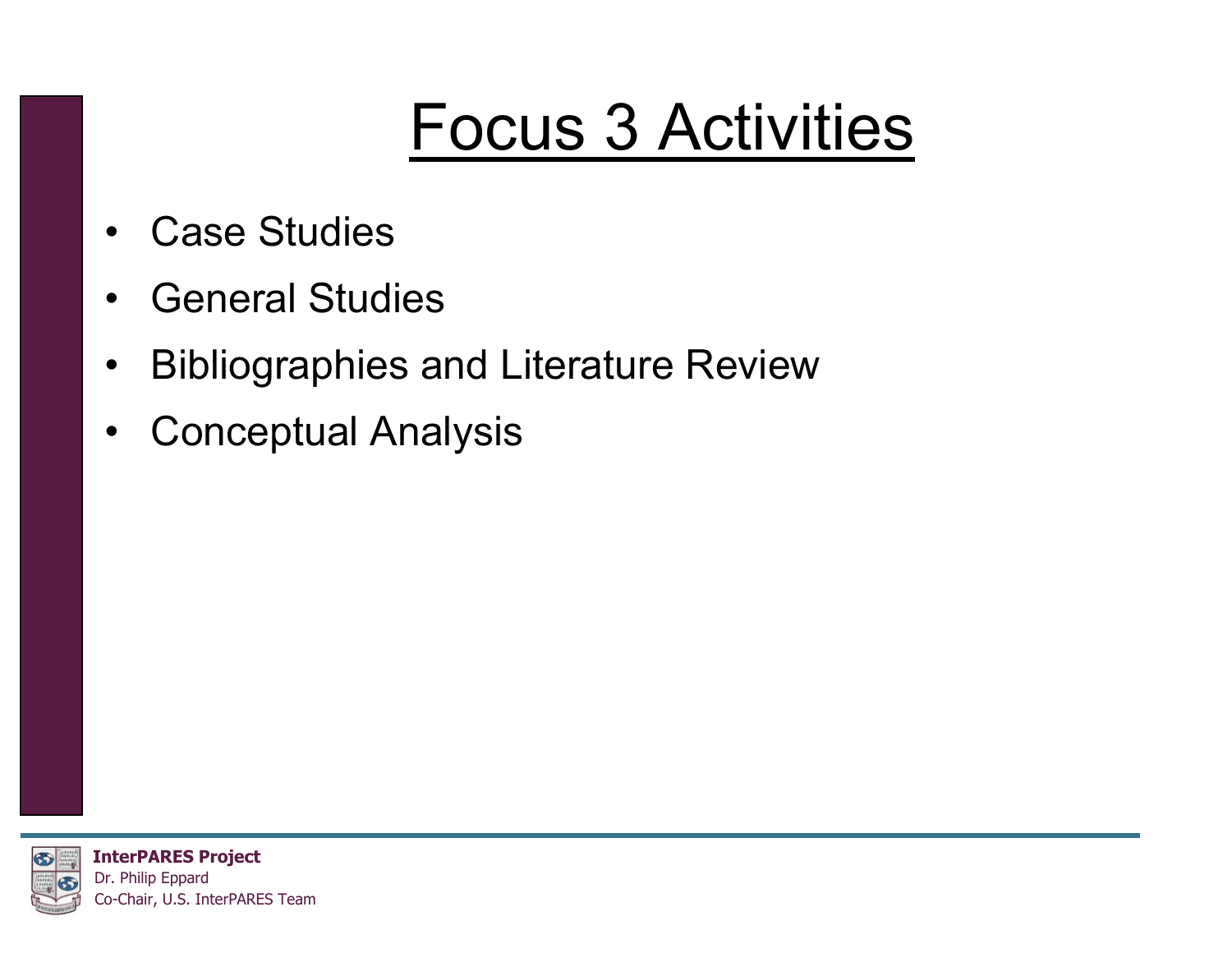#### Completed Focus 3 Case Studies

- Archives of Ontario Web exhibits
- •Antarctic Treaty Searchable Database
- •Computerization of Alsace-Moselle's Land Registry
- •Legacoop of Bologna Website

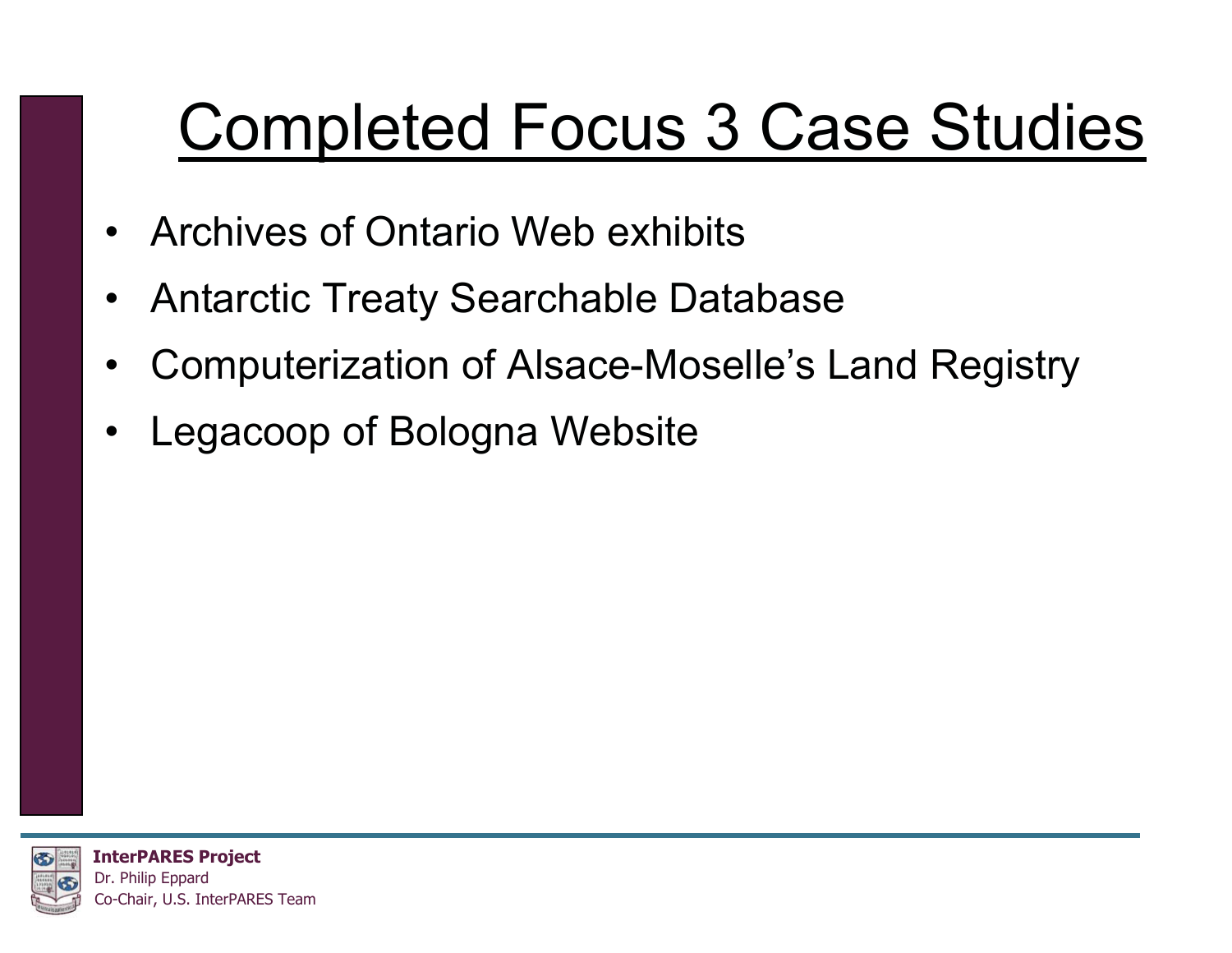#### Focus 3 Case Studies in progress

- Revenue-Online System (Ireland)
- • City of Vancouver Geographic Information System (VanMap)
- Electronic Filing System (Supreme Court of Singapore)
- New York State Dept. of Motor Vehicles Online System
- Nova Scotia Business Registry

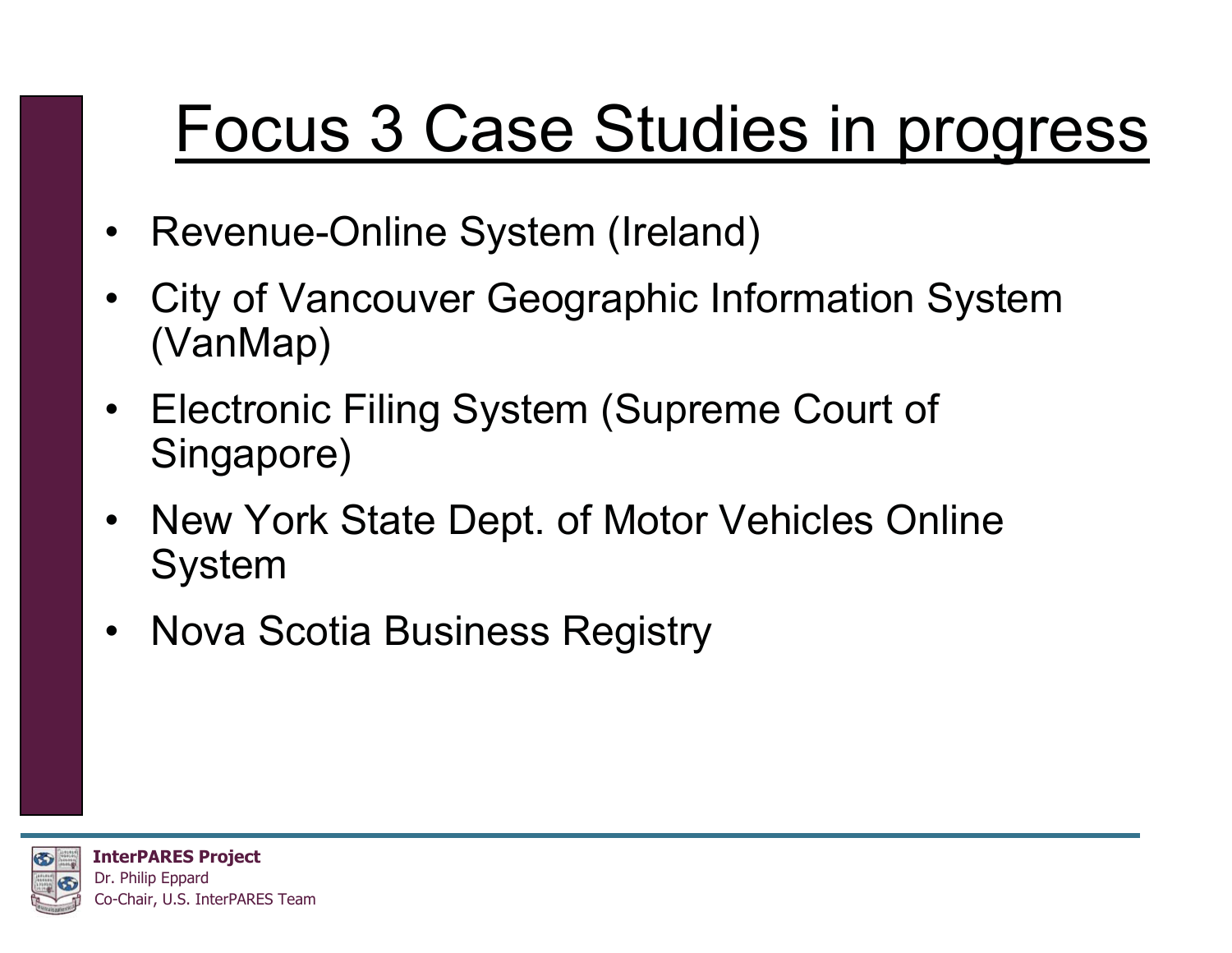### Focus 3 General Studies

- Survey of Government Website Interactivity (completed)
- Preserving and Managing Electronic Records at National Archives of Australia and WGBH (Focus 3 & Focus 1)
- Persistent Archives Based on Data Grids (Focuses 1, 2, & 3)
- Testing InterPARES 1 Benchmark Requirements for Presumption of Authenticity (Focuses 1, 2, & 3)

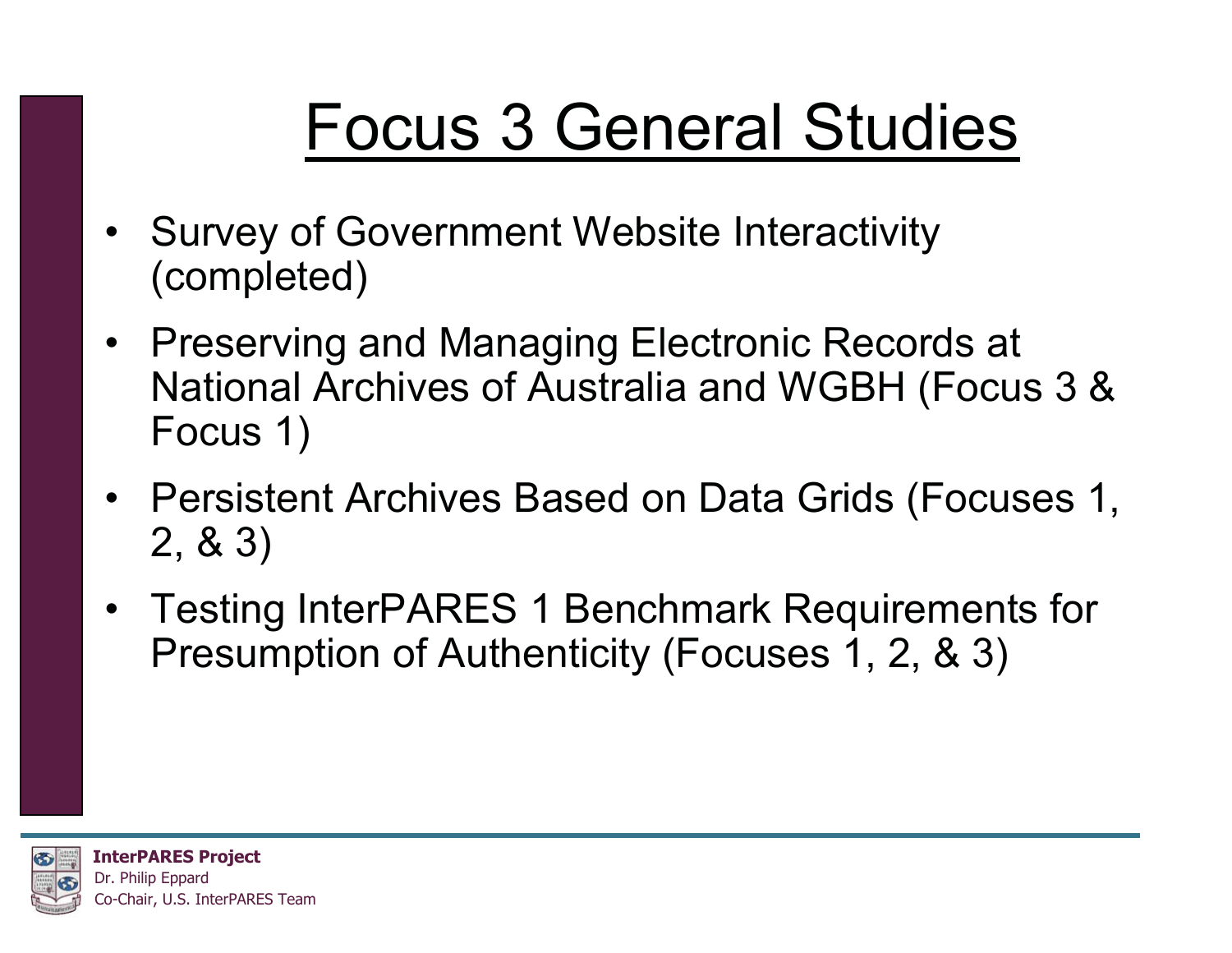### Bibliography/Literature review

- •Defining the scope
- •Focus on authenticity, accuracy, reliability
- $\bullet$  Coordination with other focuses and with Policy Cross-domain
- Laws and policies as well as literature

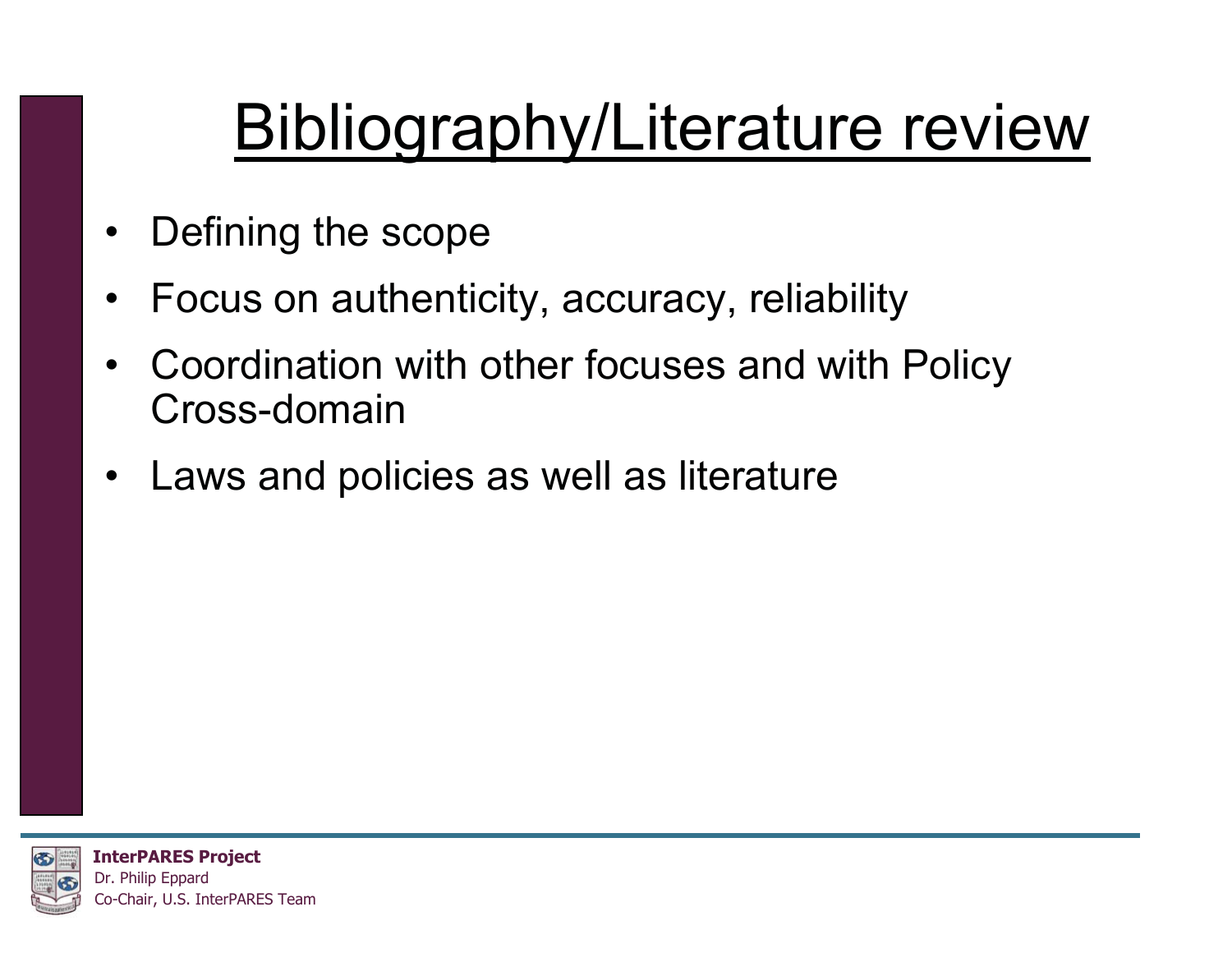## Some Preliminary Findings

(From literature review)

- Concern for authenticity, but often confused with authentication
- •Accuracy assumed, but not often addressed directly
- Reliability often used to apply to delivery of services, not to the records themselves



**InterPARES Project** Dr. Philip Eppard o-Chair, U.S. InterPARES Team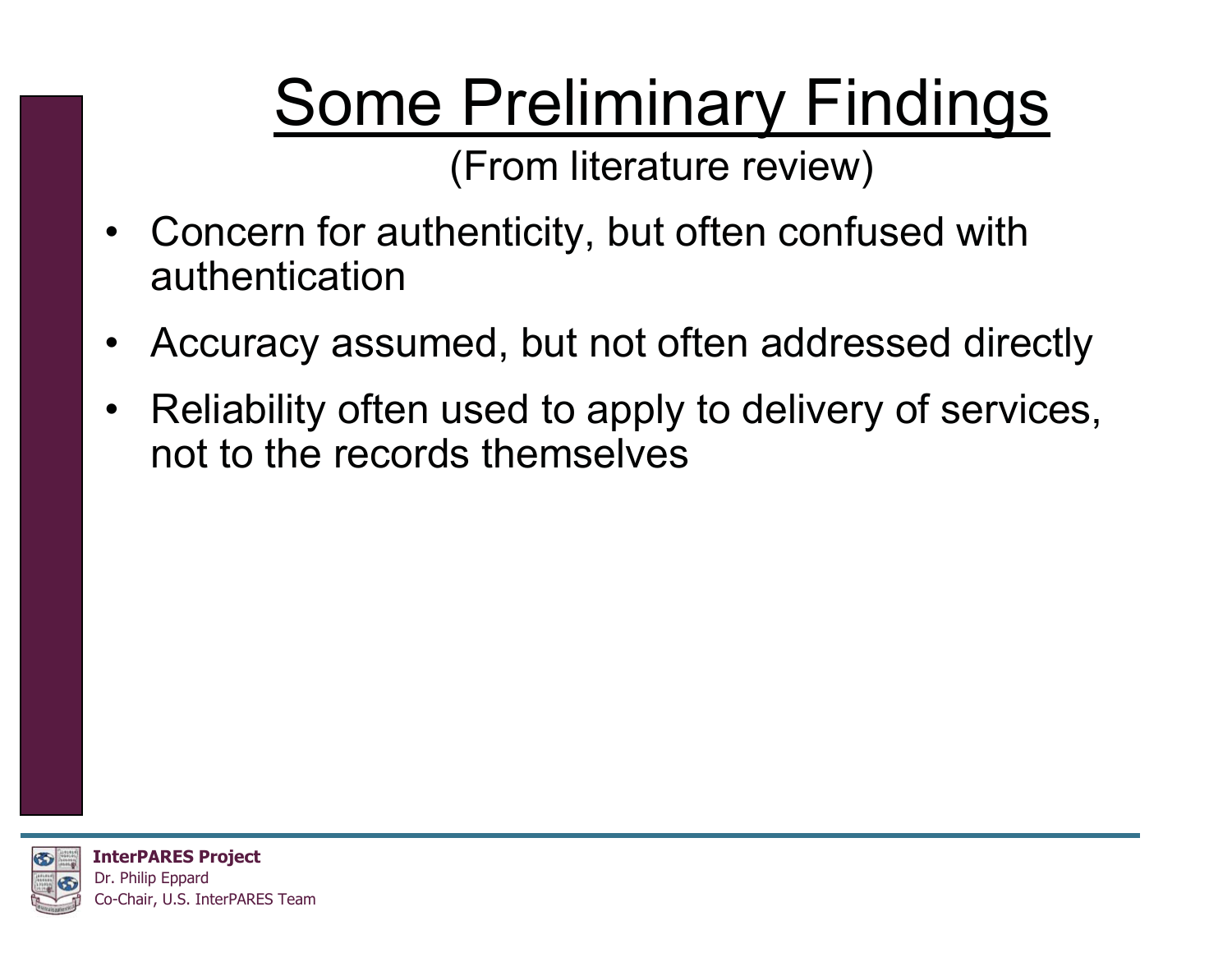#### Work to be completed

- Case studies and general studies underway
- Additional case studies possible
- $\bullet$  Testing of models by walkthroughs of selected case studies (with Modeling Cross-domain)
- Continued expansion of bibliographies